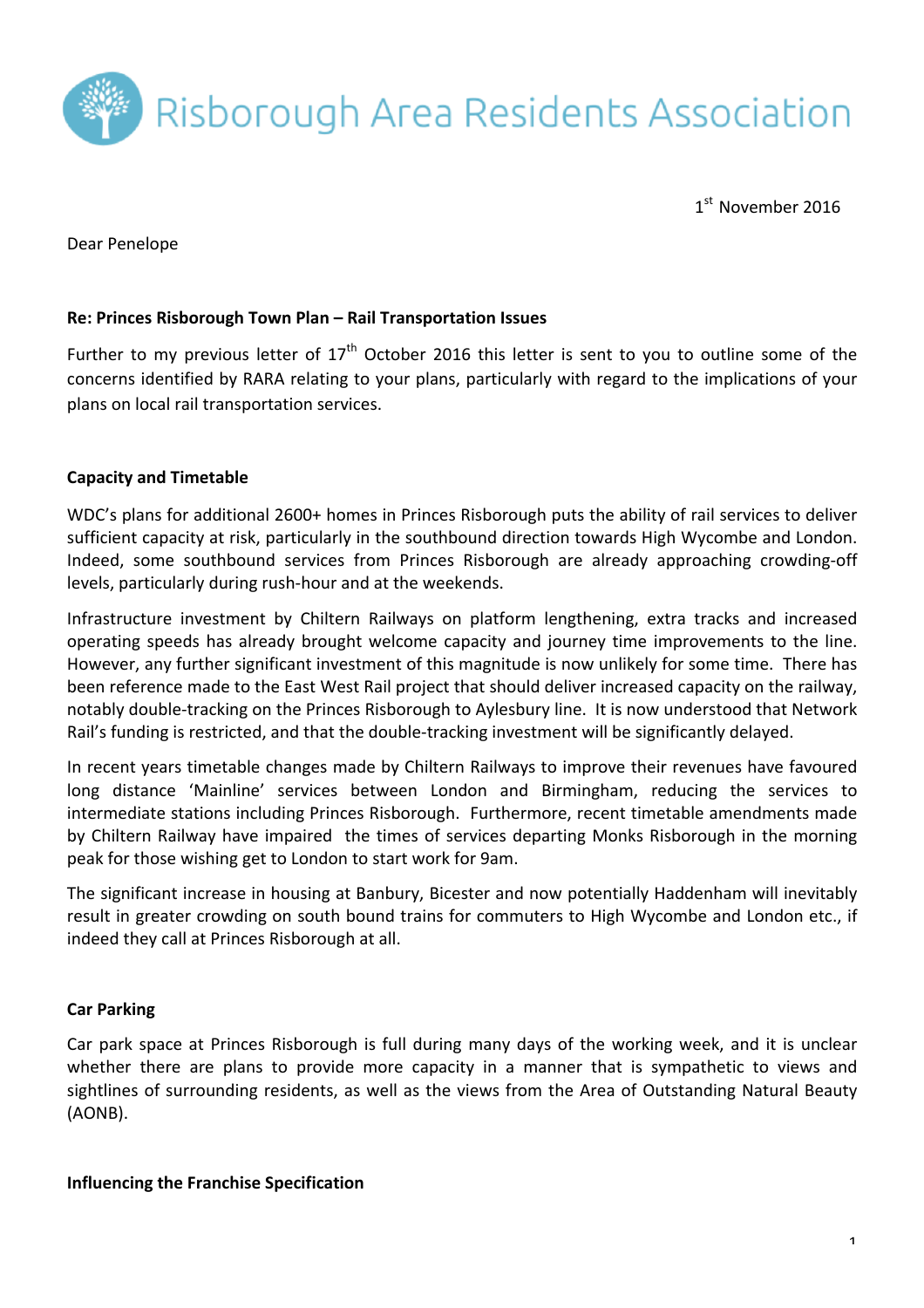We remain concerned because WDC appear to believe that decisions on the delivery of additional train services (at both Princes Risborough and Monks Risborough) and car parking capacity is entirely in the hands of a private company (Chiltern Railways) and that WDC has no influence. This is not the case. The current Chiltern Railway franchise is due to end in 2021. The Department for Transport (DfT) are the procuring entity of passenger rail franchises in the UK and will be preparing plans for the procurement of the subsequent rail franchise operator over the next few years. It is imperative that WDC speak to the DfT Passenger Services Directorate to ensure any additional capacity required for Princes Risborough rail services is captured in the specification for the subsequent Chiltern Railways franchise.

**Q) How has WDC assessed the anticipated increase in demand for passenger services from Princes Risborough?**

**Q)** What investment will be secured to deliver the increased rail capacity required in timescales to support the additional homes you propose, taking into account the increased demand for services due to more housing near the rail line further north of Princes Risborough?

**Q) How will WDC influence the DfT to ensure their specifications for the rail franchise includes the need for increased capacity and parking?**

### **Road and Rail**

WDC's latest proposal for the relief road through Princes Risborough indicates a route that passes in front of Princes Risborough station. This route will result in convergence of through traffic with local traffic using the station and will result in congestion and intolerable risk to commuters, pedestrians and cyclists.

### **Q) When will WDC assess the implications of the latest road route option on congestion and**  pedestrian/ commuter safety near the station, as well as the safety of local cyclists?

We remain concerned that building more homes is the only priority for WDC. This concern is further reinforced by the apparent disregard for the implications on rail service, another example of not securing all the necessary infrastructure to enable the proposed increase in housing and population. We fear that WDC does not show sufficient regard for the resulting quality of the town and quality of life of the residents, many of whom will have to commute distances to work because there is no clear plan for increased local employment, and the strategic road capacity plans remain unclear.

## **Q)** How will WDC demonstrate that their proposals for 2600+ housing will be supported by sufficient strategic road and rail connectivity and capacity, to enable employment of the additional residents, given that very little local employment is planned?

We are deeply concerned that without access to sufficient local employment, nor sufficient strategic transport links, your proposal for near doubling the local population will be a social and economic disaster for the current and future residents of Princes Risborough and surrounding areas.

I look forward to your reply and receiving your responses to these questions.

On behalf of the RARA committee and membership

Yours sincerely

Linda